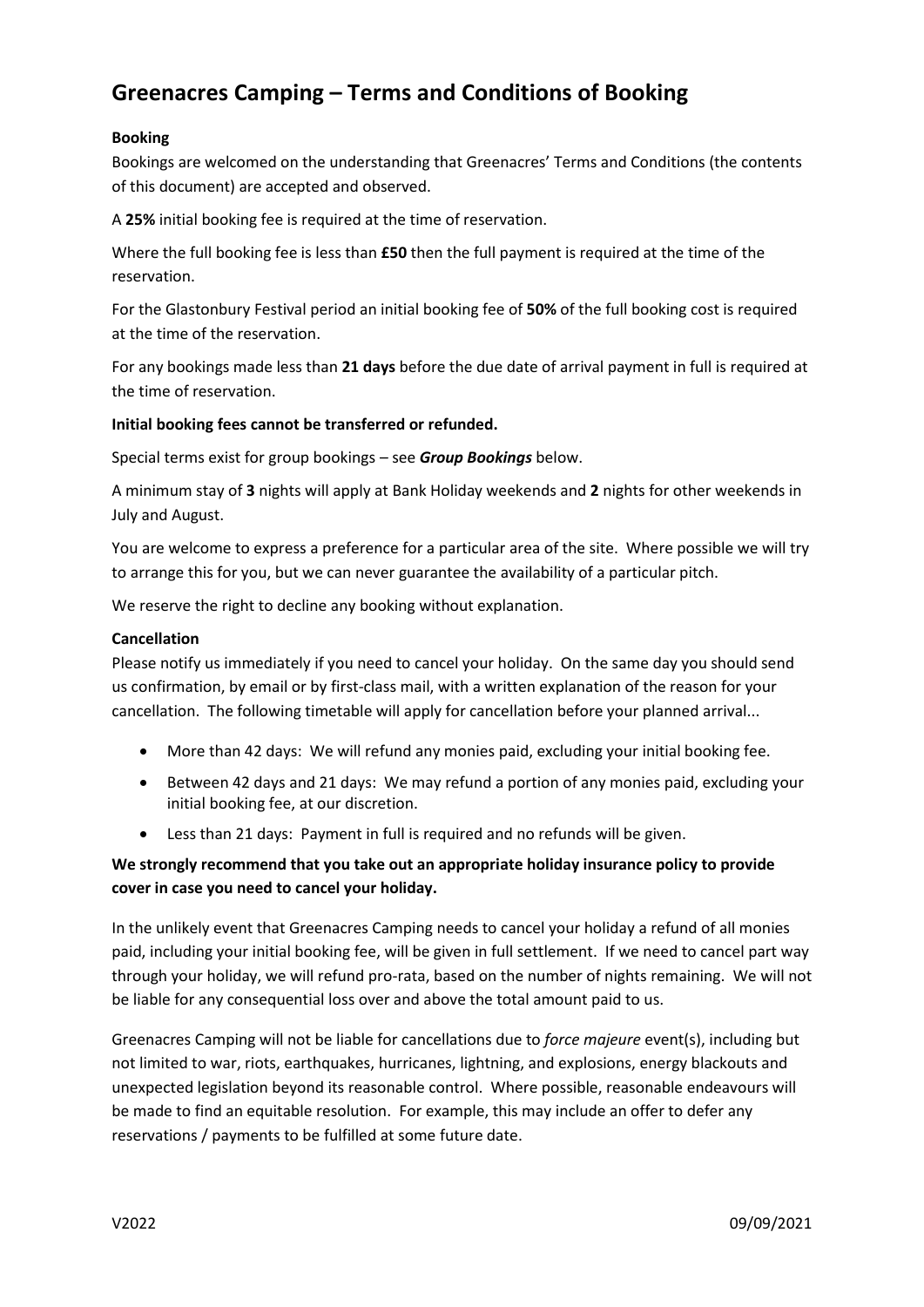Please note that since Greenacres Camping bookings constitute "*services related to leisure activities for a specific date"* the cancellation rights contained within the *Consumer Contracts (Information, Cancellation and Additional Charges) Regulations 2013* do not apply.

## **Car Parking**

We are happy for you to park **ONE** car on your camping pitch. Additional cars may be unloaded on site then left in the car parking area for the remainder of your stay. If you return late in the evening, after 11:00 pm, please use the car parking area, to avoid disturbing others.

If the site is very wet, we may require you to park all vehicles (excluding camper vans used for sleeping) in the car parking area.

**Visitors' cars are NOT allowed on site and must be left in the car parking area** - see *Visitors* below. Blue badge holders are the only exception to this rule.

## **Check-in and Check-out**

Check-in is open from **2:00 pm until 8:00 pm**. **Check-out is by 11:00 am latest and pitches need to be clear by this time.** Arrivals and departures outside these times are by arrangement only – see *Late Departures* below. If you have not arrived by 8:00 pm on the day you are due to begin your stay at Greenacres, and you have not contacted us to make arrangements for a later arrival, then this will constitute a **cancellation** on your part of your entire stay. See *Cancellation* above. All outstanding charges must be paid on arrival – see *Payments* below.

## **Children**

**Your children remain your responsibility at all times**. Greenacres takes pride in a family-friendly, safe environment, so please make sure your children do not spoil things for others. We especially ask that children are supervised when using the play equipment and in the shower block. Our site layout is designed to provide lots of space for children to play games safely in the middle of the field, well away from any building, tent or vehicle.

The wooden playhouses are only for children aged 10 years and younger to play in.

**Water pistols** are welcome in the middle of the field, away from the shower block and play equipment. They may be filled **ONLY** at the wash-up sinks, **NOT from the basins in the toilets**. This prevents the toilet floors becoming excessively wet and slippery.

## **Water balloons/bombs, Fireworks and Chinese lanterns are NOT allowed.**

We will levy charges on parents/carers for the repair/replacement of site fittings and equipment, where children have been shown to have caused damage or committed acts of vandalism.

## **Conduct**

Please behave to others as you would like them to behave towards you and respect the peaceful nature of the site. As a family-friendly facility we operate a **zero tolerance** policy on the use of loud, foul or intimidating language or inappropriate behaviour. We may insist on the immediate departure from Greenacres of anyone whose behaviour is detrimental to the site, its staff, animals or guests or who fails to comply with our terms and conditions of booking. A refund of the unused portion of any fees paid shall be sufficient discharge of all obligations to any person(s) requested to leave the site because of a breach of these terms and conditions.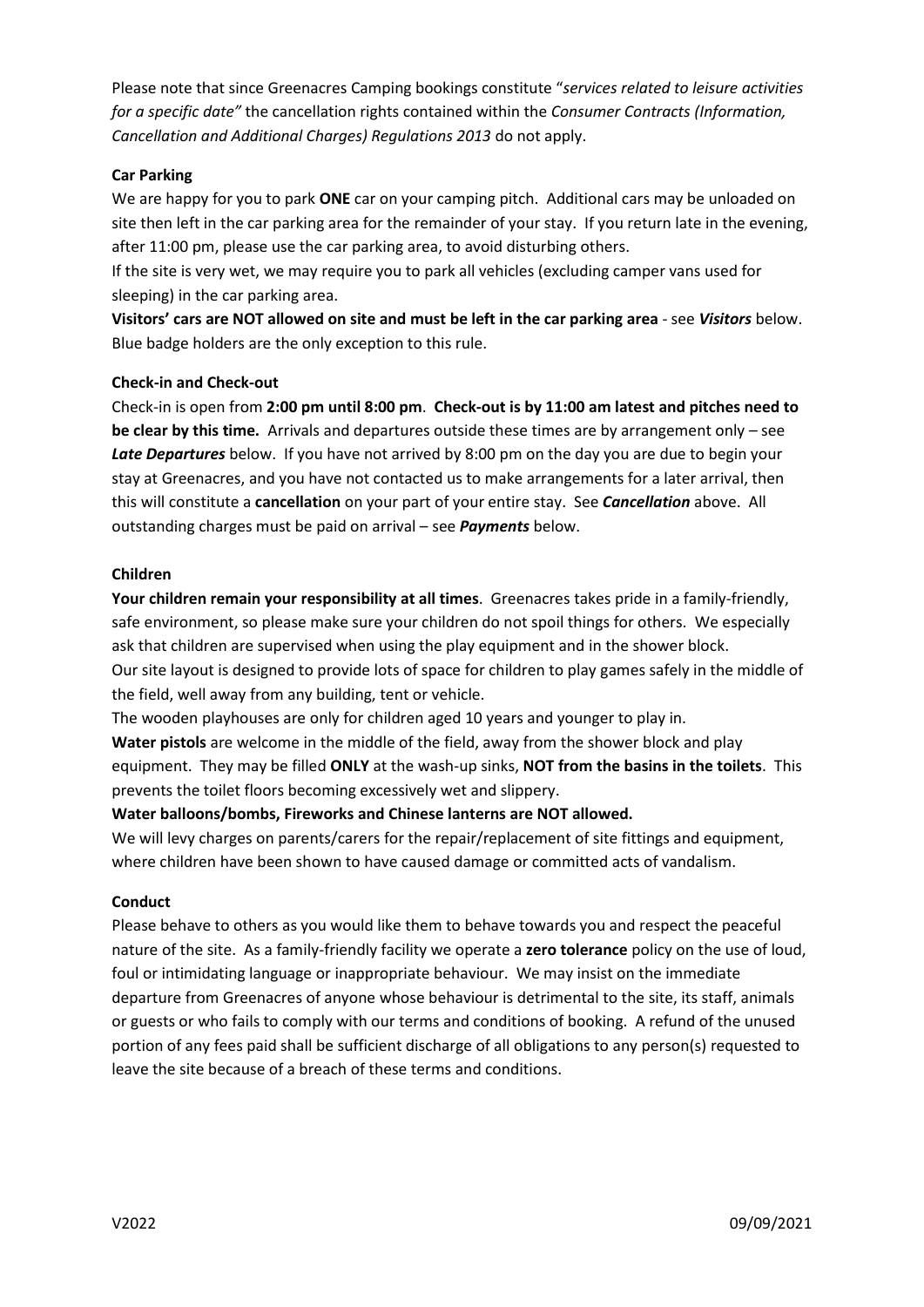## **Complaints**

We try very hard to ensure that the services we provide are of high quality, but occasionally things can go wrong. If you have a complaint, please tell us immediately, so we can try to sort out the problem with those directly involved. If you are dissatisfied with the outcome, please write to us or email us with full details of your complaint. We will consider the circumstances and provide a full response within 5 working days.

## **Dogs**

Child safety is most important to us and for this reason dogs are not allowed at Greenacres, either staying or just visiting. This prohibition does not apply to guide dogs or other registered assistance dogs, whose special training means they are unlikely to cause problems.

## **Fires and BBQs**

Campfires and barbecues are allowed providing they are well off the ground within a suitable metal container. Firepits are available for hire, together with supplies of wood etc. There are bricks/blocks available behind the shower block to lift BBQs off the ground – please use them and help look after the grass for others, then return them after use.

Ashes must be placed in the metal bin provided at the recycling point and **NEVER** in the plastic waste bins or hedges around the site. Cutting or otherwise damaging our trees for firewood is strictly forbidden.

In the interests of safety it is **ESSENTIAL** that fires and barbecues are kept well away from tents/vans and never lit or allowed to smoulder under cover, where lethal carbon monoxide fumes could enter sleeping areas.

## **First Aid, Health and Welfare**

If you are unfortunate enough to suffer an accident or illness during your stay, please notify site reception within normal opening hours, or 24hrs for emergencies. First Aid facilities are available. Advice about Accident & Emergency, Minor Injuries and GP services available locally is also displayed on site and in reception.

If you, or members of your party, believe you may be suffering from an infectious disease, please refrain from using the site facilities. Please pack up and call reception to notify that you are leaving.

## **Group Bookings**

We are happy to accept bookings from groups of families and we will normally site members of the group together or close-by, although this cannot be guaranteed. There are minimum occupancy requirements for groups – see *Occupancy* below.

For groups of 4 pitches and above, **payment in full** is required at the time of booking.

## **Late Departures**

It may be possible to extend your stay **up to 4:00pm** on your day of departure, by arrangement. Late departures should be arranged with us on arrival and the fee paid. They cannot be pre-booked or guaranteed and are subject to availability. If you need to be certain of a late departure, please book and pay for an additional night. Late departures are not normally available in high season (July, August, Bank Holidays and Glastonbury Festival). **Only the occupants of the pitch(es) booked for late departure may remain on site after 11:00am.**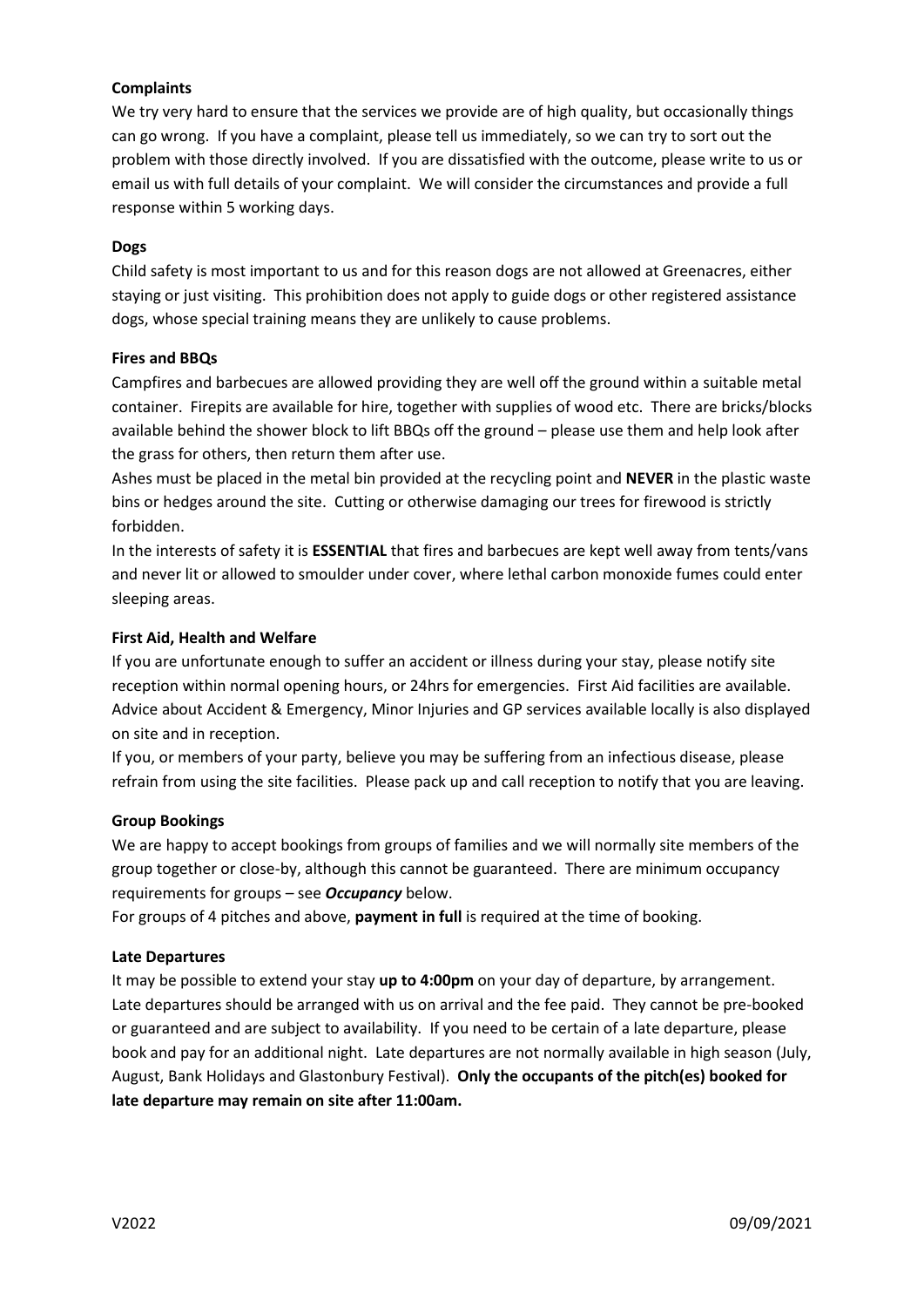## **Liability**

We acknowledge our liability for death or personal injury resulting from the negligence of Greenacres Camping or its employees. In all other cases, we shall not be liable to you in contract, in tort or otherwise for any indirect, incidental or consequential loss suffered by you. If, notwithstanding the above liability provisions, we are found liable for any loss or damage suffered by you, that liability shall in no event exceed the total price paid for your holiday. We will not be responsible for anything resulting from unforeseeable events that are beyond our reasonable endeavours to control.

You are advised to take out insurance against any loss, which you might incur, which is excluded by these terms.

## **Licence**

The site is licensed under the Public Health Act 1936 by Mendip District Council.

## **Occupancy**

All members of your party must be recorded on your booking with the site Reception. Camping pitches should normally be occupied by one tent, trailer tent or camper van (including awning), except by arrangement. Our pitches are very generous in size and we will normally be happy to agree to an additional small "pup tent" or gazebo at no extra charge.

In high season and for all group bookings we will levy an **under-occupancy charge**, if the occupancy per pitch is less than the equivalent cost of 2 adults.

#### **Payments**

Payment of initial booking fees and any other advanced payments may be made by bank transfer or by debit/credit card. We no longer accept cheques. Payments on site are by cash or debit/credit card only. **There is a minimum transaction value of £10.00 for card payments and some goods/services may be cash only. Details are available at the site reception.**

Most Visa/Mastercard and Maestro cards are accepted, but not American Express. A 2.5% surcharge will apply for commercial cards.

Final settlement of any charges (for example, the difference between the initial payment made when booking and the total cost of your stay) is due for payment 21 days before arrival. Unpaid charges will attract interest at the rate of 8% per annum, commencing 14 days after their due payment date. Unpaid charges 30 days or more overdue will be subject to a debt recovery administration fee of £35.00. Any other costs arising from the recovery of outstanding debts will also be added as they are incurred.

#### **Peace and quiet**

An important part of any holiday is a restful night's sleep, so guests are asked to be quiet between 11.00 pm and 7.00 am. Everybody understands that young babies cannot read these rules!

## **Showers and Toilets**

Please do not leave the sinks running – it lowers the water pressure and causes inconvenience for others. Also, be sure to turn off the lights in the toilets (shower lights are automatic).

**Greenacres has NO FACILITIES for emptying portable chemical toilets**. The site drainage is served by a septic tank, which is easily damaged by chemical toilet fluid.